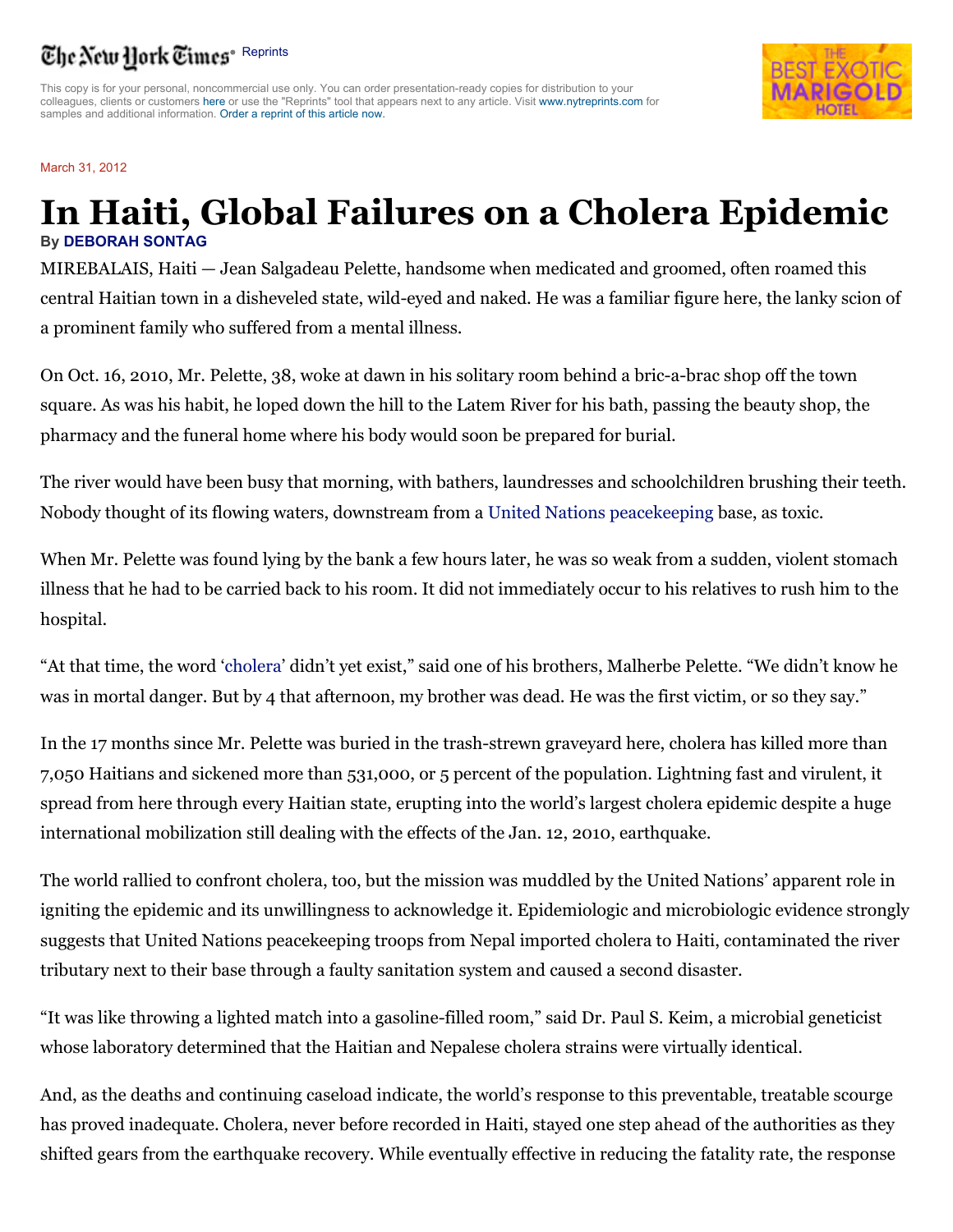was slow to get fully under way, conservative and insufficiently sustained.

"In the future, historians will look back and say, 'Wow, that's unfortunate,' " said Dr. Paul Farmer, co-founder of Partners in Health, a nongovernmental organization that provides health care for the poor. "This unfolded right under the noses of all those NGOs. And they will ask, 'Why didn't they try harder? Why didn't they throw the kitchen sink at cholera in Haiti?' "

While the world has dedicated \$230 million so far to combating the unexpected epidemic, the United Nations is now pleading for an additional \$53.9 million just to get the vulnerable displaced population through the rainy months ahead.

At the same time, Haitian cholera victims are seeking compensation from the United Nations, pressing it to accept responsibility. Early on, protests against the United Nations hindered the construction of treatment centers and the delivery of lifesaving supplies. Now distrust of some cholera programs lingers, and the issue has strained the peacekeepers' relationship with the Haitians they are protecting in an eight-year-old mission to stabilize the politically volatile nation. So, too, have unrelated allegations that they engaged in criminally abusive behavior.

"In telling the truth, the U.N. could have gained the trust of the population and facilitated the fight against cholera," said Dr. Renaud Piarroux, who led an early investigation into the outbreak. "But that was bungled."

The United Nations maintains that an independent panel of experts determined the evidence implicating its troops to be inconclusive.

Questioned for this article, though, those same experts said that Dr. Keim's work, conducted after their own, provides "irrefutable molecular evidence" that Haiti's cholera came from Nepal, in the words of G. Balakrish Nair, an Indian microbiologist.

"When you take the circumstantial evidence in our report and all that has come out since, the story now I think is stronger: the most likely scenario is that the cholera began with someone at the Minustah base," said another expert, Daniele Lantagne, an American engineer, using the French acronym for the United Nations mission.

Even so, Anthony Banbury, a United Nations assistant secretary general, said last week, "We don't think the cholera outbreak is attributable to any single factor."

Many health officials consider the cholera response "pretty remarkable," as John Vertefeuille, the Centers for Disease Control and Prevention's director in Haiti, said.

A sky-high initial fatality rate of over 9 percent has declined to 1.3 percent (less than 1 percent is considered a well-managed epidemic). And the most recent statistics show new cases dropping to 120 daily.

Others, though, believe the bar for success was set too low and more lives could have been saved. Some critics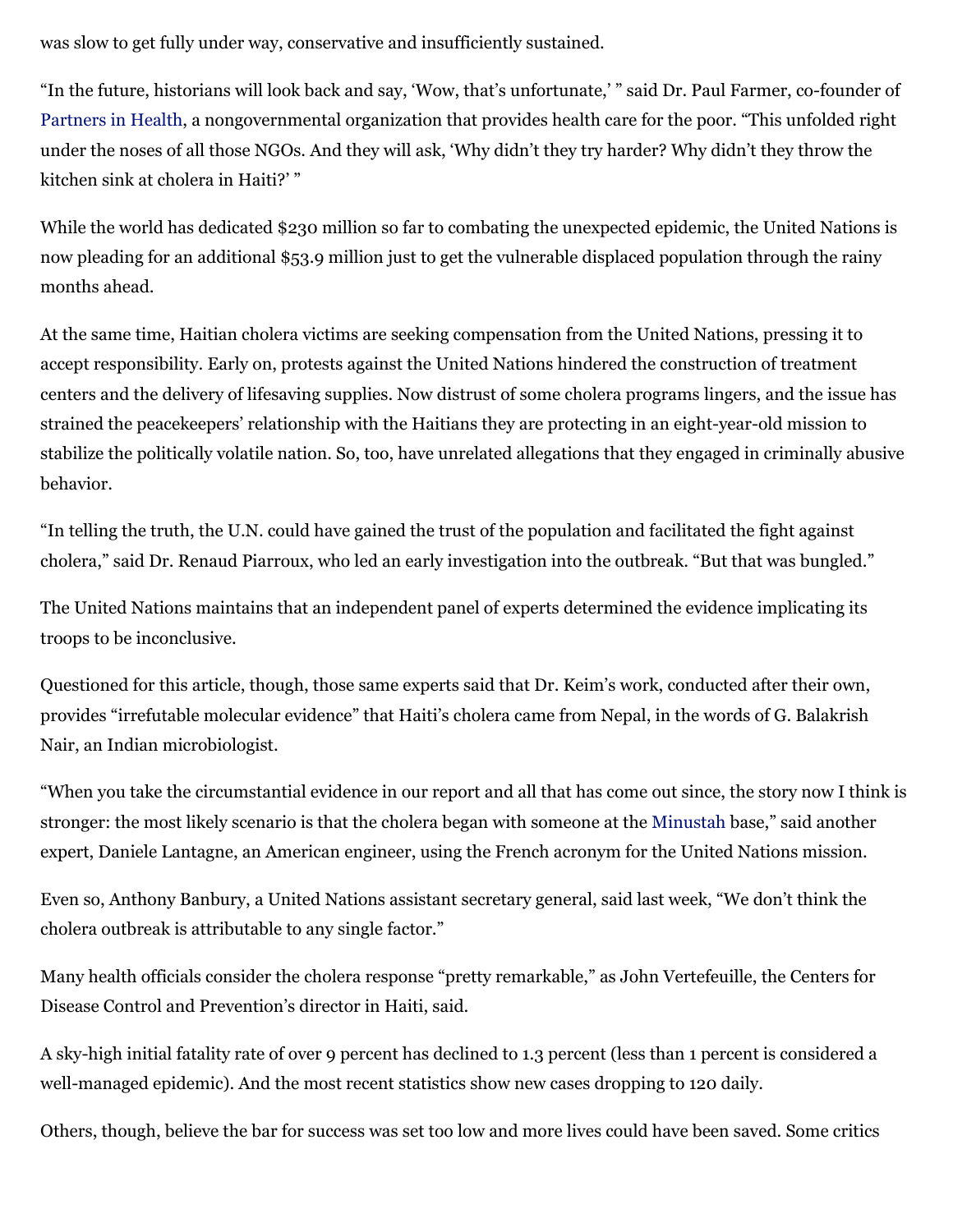bemoan weak disease surveillance and case-tracking, others inadequate water distribution and latrine building, and still others what they see as a penny-pinching reluctance to use antibiotics and cholera vaccine.

Also, some think cholera could have been stymied, even eradicated, last winter during the dry season after the first wave. Instead, it flared with the rains even as aid groups shuttered or reduced operations. And now, after another winter without an aggressive prevention and eradication effort, the health authorities fear a reprise.

"I think it's going to be another bad year for cholera," said Dr. John Carroll, an Illinois doctor who works in Haiti.

# **A Rapid Death**

Here in the epicenter of the epidemic, all signage relates to life in the time of cholera. Surrounding the town square are heart-adorned posters that say, "Living with cholera: Always wash your hands with clean water and soap." Banners slung across the streets, in contrast, bear skulls and crossbones: "Justice and reparations for all victims of the Minustah cholera."

Inside City Hall, the deputy mayor, crisply dressed in a chambray shirt and slacks, described how he personally buried 27 bodies for fear that workers would not take precautions, how he nearly lost two of his own children to cholera and how he seethed every time Nepalese troops entered his offices.

"They were in my face every day, and the feeling inside me got stronger and stronger," said Ocxama Moise, the deputy mayor. "A few months ago, I even considered killing a soldier or two to see what would happen. I shared the idea with some friends, and they said, 'Don't. You're an official.' But it's only a matter of time before the population finds a way to get justice."

After the earthquake, when Haitians were living amid cadaver-filled ruins in the sprawling Port-au-Prince area, international health officials were concerned that infectious diseases would rip through the tent camps.

Well before the earthquake, Haiti was fertile ground for a disease that spreads primarily through fecal contamination of water: in 2008, only 12 percent of the population had access to piped, treated water, and only 17 percent to "improved sanitation," which includes the simplest pit latrines. Haitians' latrine access actually declined, from 24 percent in 1990.

"For decades we as partners have failed to ensure safe water and sanitation is provided to every resident of Haiti," said Dr. Jon Kim Andrus, deputy director of the Pan American Health Organization.

But Haiti had escaped the cholera that raged through Latin America in the 1990s, and even the cholera that struck the Caribbean in the 19th century. It appeared "extremely unlikely" that cholera would present itself, a C.D.C. post-earthquake brief said.

"The risk of cholera introduction to Haiti is low," it said, noting relief workers were "likely to have access to adequate hygiene and sanitation facilities within Haiti, such that any cholera organisms they import would be safely contained."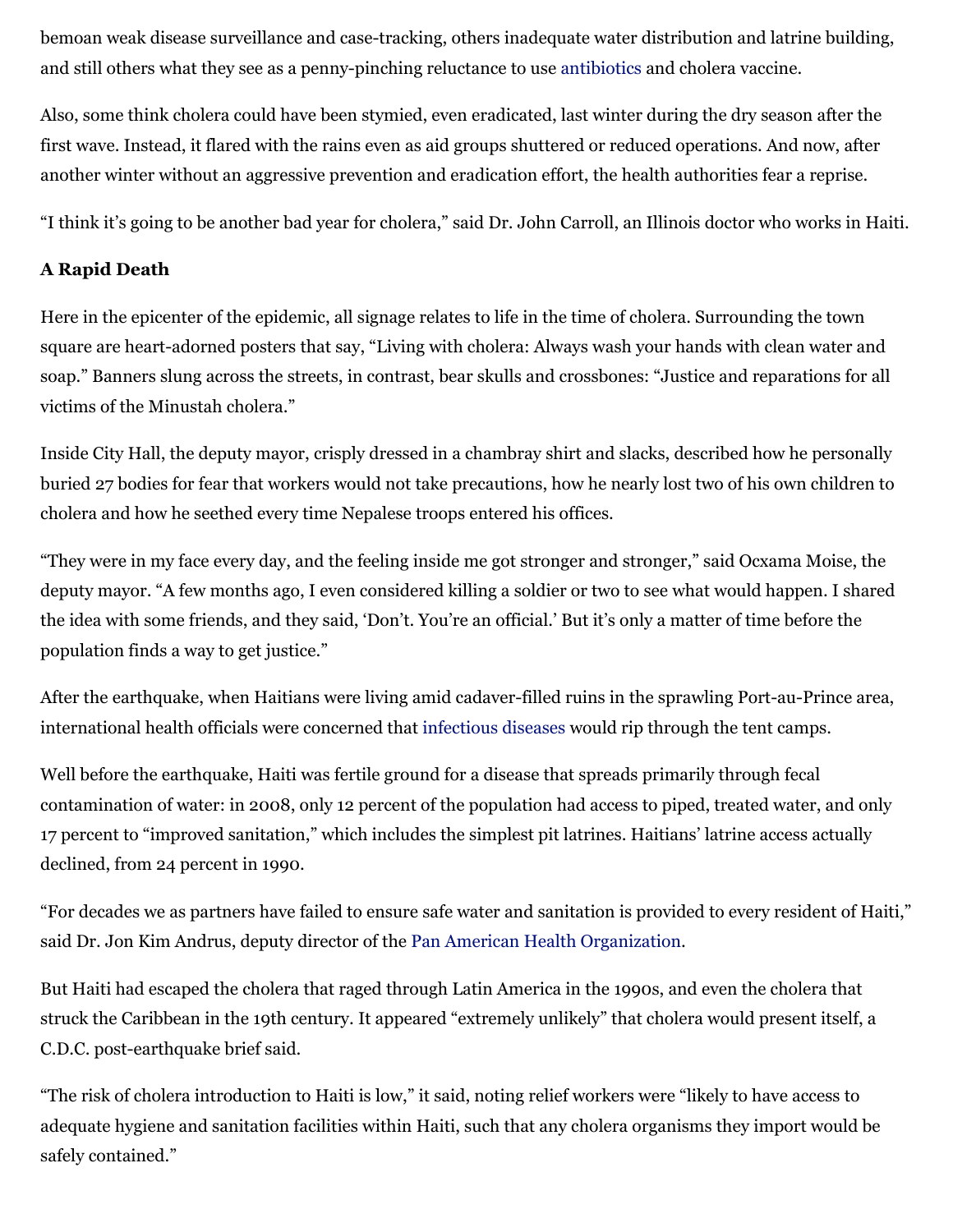Seven months later, that assumption would be challenged.

On Oct. 8, 2010, hundreds of Nepalese troops began arriving in Haiti after a cholera outbreak in their homeland, where cholera is endemic; the country weathers outbreaks well, with that one causing nine deaths.

Cholera also affects individuals differently; many infected develop no symptoms or only mild or moderate diarrhea.

Falling violently ill in October 2010, Mr. Pelette was not one of the lucky ones. Severe cholera causes profuse watery diarrhea, often accompanied by vomiting. Treatment is straightforward: replacing lost fluids and electrolytes, orally or intravenously. But those like Mr. Pelette who get no treatment can become so dehydrated that they go into shock and swiftly die.

Nobody knows for sure, but people here believe that Mr. Pelette was the first Haitian to die of cholera, and, though he was not named, he was presented as the "first case" in The American Journal of Tropical Medicine and Hygiene in January.

Some details in that widely cited article, like Mr. Pelette's age and date of death, did not match those on his death certificate, obtained by The New York Times. Also, Mr. Pelette does not offer an example of untreated mental illness, as the article contended; he had received care at a hospital for chronic mental diseases, his brother said.

"When he took his pills, he was calm," Malherbe Pelette said, speaking on the porch of his sundry store. "He would come here every day, stand at the door waiting for a soda or cookies, and give a fist bump to everybody who came in. Sometimes, he showed up completely naked. He had a terrible speech impediment, and when he was agitated, it was really hard to understand him.

"Still, my friend, I cried when he died — a lot, a lot."

# **Enter the Epidemic**

A couple of hours after Mr. Pelette died from what the family priest proclaimed to be a poison of some sort, Rosemond Laurimé, 21, a "small businessman" in his family's description, got sick in nearby Meille.

In Haiti, small businesses are minuscule, selling mangos or charcoal today to survive tomorrow. Mr. Laurimé peddled soap at a stand outside the Nepalese base, which sits on the banks of a fly-specked stream that flows into the Latem and then into Haiti's longest river, the Artibonite.

Around 6 p.m. on Oct. 16, when he returned to his shack near the base, he was clutching his stomach. Soon, doubled over from violent diarrhea and vomiting, he begged for help.

His grandmother, 70-year-old Marie-Jean Ulysse, did her best, finally summoning a moto-taxi at daybreak to take Mr. Laurimé to the hospital in Mirebalais, run by a Cuban medical brigade.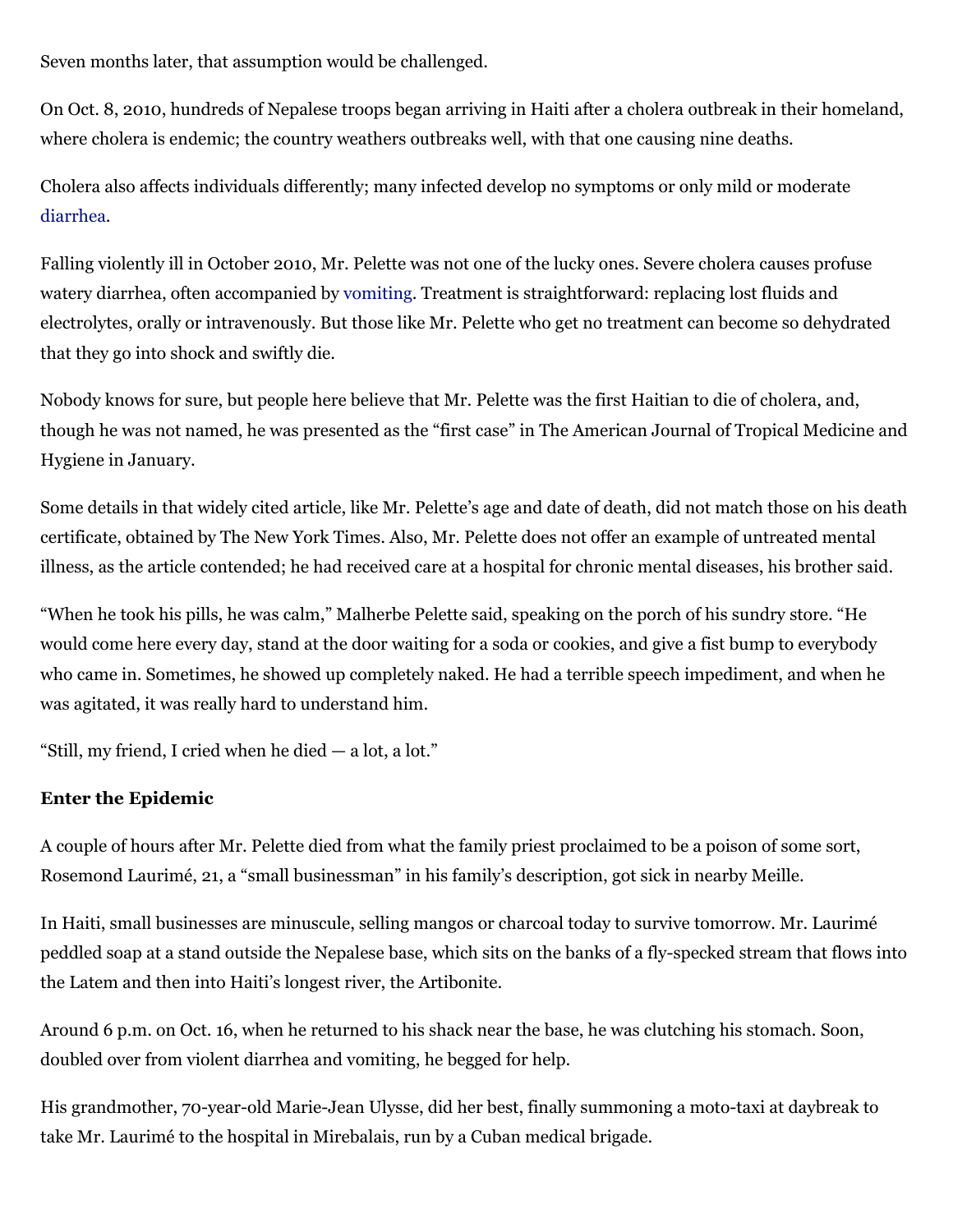By the time he got there, it was too late: "His body had lost all its water," Ms. Ulysse said.

On Oct. 17, Mr. Laurimé became the first to die of cholera at a hospital in Haiti. The next day the Cuban doctors, who had seen five dozen cases of acute diarrhea in preceding days, notified the Haitian Health Ministry that something was terribly wrong.

Mr. Laurimé's grandmother also fell ill and, hovering near death, witnessed the frightening explosion of the epidemic as she lay absorbing fluids intravenously on a hospital cot. She saw a chain of sick prisoners stripped of clothing and handcuffed one to the next. She watched an endless parade of patients carried in, bodies carried out.

"I said to my children, 'Please do your best to take me home because I don't want to end up in the big hole where they're dumping all those bodies,' " she said.

While she is fine now, Mr. Laurimé's mother is not. Yverose Fleury wears a cloth binding her midsection in an effort to contain her sorrow. She said neighbors had ripped up her son's photograph because she keened over it incessantly.

"Nothing is the same with us after the cholera," she said. "My husband is weak and cannot work, my remaining son has a mass on his neck, my little daughter can't hold down food, and I am sick in the head."

From Meille, the epidemic coursed through the Artibonite River valley, landing with a thump 46 miles northwest, and downstream, in the coastal St. Marc area. On Oct. 19, three children died in rapid succession in a classroom in the rice fields. On Oct. 20, the St. Nicholas Hospital was overrun.

Patients sprawled on every surface, doubled and tripled up on beds, in the halls, in the courtyard and even on the sidewalk outside. By nightfall, there were 404. Forty-four died.

"At that moment, I felt like I didn't want to live any longer myself," said Dr. Yfto Mayette, the hospital director. "It was so sudden and so brutal."

On Oct. 21, as a brass band accompanied Mr. Pelette's white coffin to the cemetery, the national laboratory completed its analysis of the bacteria.

At 11 that night, Dr. Jordan W. Tappero of the C.D.C. got a call in Atlanta from the laboratory's director: "Jordan," he said, "It's positive."

Louise C. Ivers, Haiti mission chief for Partners in Health, had just arrived in Boston for a meeting. "My first thought was, 'You can't be serious.' Everyone was exhausted."

In Port-au-Prince, Jocelyne Pierre-Louis, a senior Haitian health official, had steeled herself. "We were in a way waiting for the other shoe to drop," she said. "We had barely picked ourselves up after the earthquake when the cholera fell on us."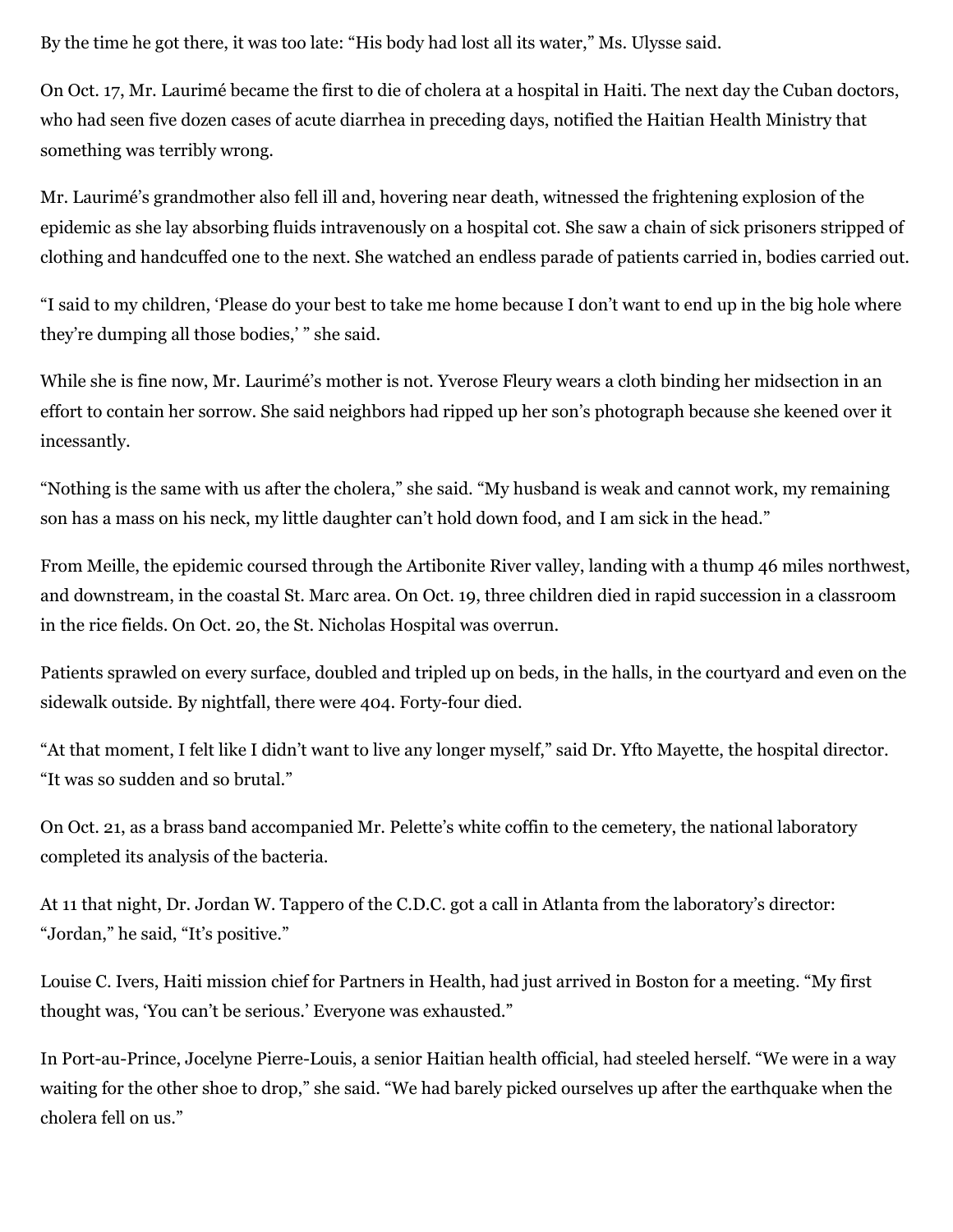Dr. Pierre-Louis reported to the large tent that replaced her collapsed office after the earthquake. Dr. Ivers took the next plane back, and Dr. Tappero flew in, too, with the first of 119 C.D.C. employees who would deploy to Haiti.

"It was a herculean effort at the time, people working 18, 20 hours a day, trying their best to make a difference," Dr. Tappero said.

There was much to do, from treating patients to treating water, from importing personnel to training Haitians, from distributing supplies to distributing basic disease and hygiene information.

But there were also fundamental decisions to be made, and nobody was firmly in charge. International health officials deferred to the Haitians — "our partners" — but in reality held the purse strings and know-how. This led to an often awkward collaboration, colored by Haitians' resentment that cholera had been imported in the first place.

It did not help that the initial projection used by international officials for planning purposes — 200,000 cases in six months — was an underestimate. There would be that many cases in three months' time, with a daily death toll of more than 100 by mid-December.

As the epidemic took off, the players who operated outside the "health cluster," a consortium of humanitarian groups, were able to react most nimbly.

At first, Doctors Without Borders and the Cuban medical brigades, both self-financed, handled the overwhelming majority of cases. "We felt quite lonely at the beginning," said Yann Libessart, spokesman for Doctors Without Borders. "It made no sense. Everybody was in Haiti. It was the biggest density of humanitarian actors in the world, and we two organizations were dealing with 80 percent of the cholera."

Gaëtan Drossart, mission chief for Doctors Without Borders-Belgium, said the health cluster had good intentions, "but there's a lot of meetings and a lot of blah blah blah." He said other groups were limited by agreements with donors to working in the earthquake zone and could not redeploy quickly.

Also, everybody initially worried most about the epidemic's arrival in Port-au-Prince. But Haiti's meager health care resources have always been concentrated in the capital, and after the earthquake humanitarian personnel and supplies were, too. That would eventually increase the cholera survival odds in Port-au-Prince, which would have a 0.7 percent fatality rate compared with 4.5 percent in the southeast.

But it took several deadly weeks for the disease to forcefully strike the capital, where rehydration solutions were warehoused; water, latrines and medical professionals were more plentiful; and organizations had had time to set up proper treatment centers.

Proper treatment centers maintain rigorous infection control to keep from becoming cholera contamination centers: chlorine sprayers to disinfect shoes, hand-washing stations, cots with holes and buckets underneath,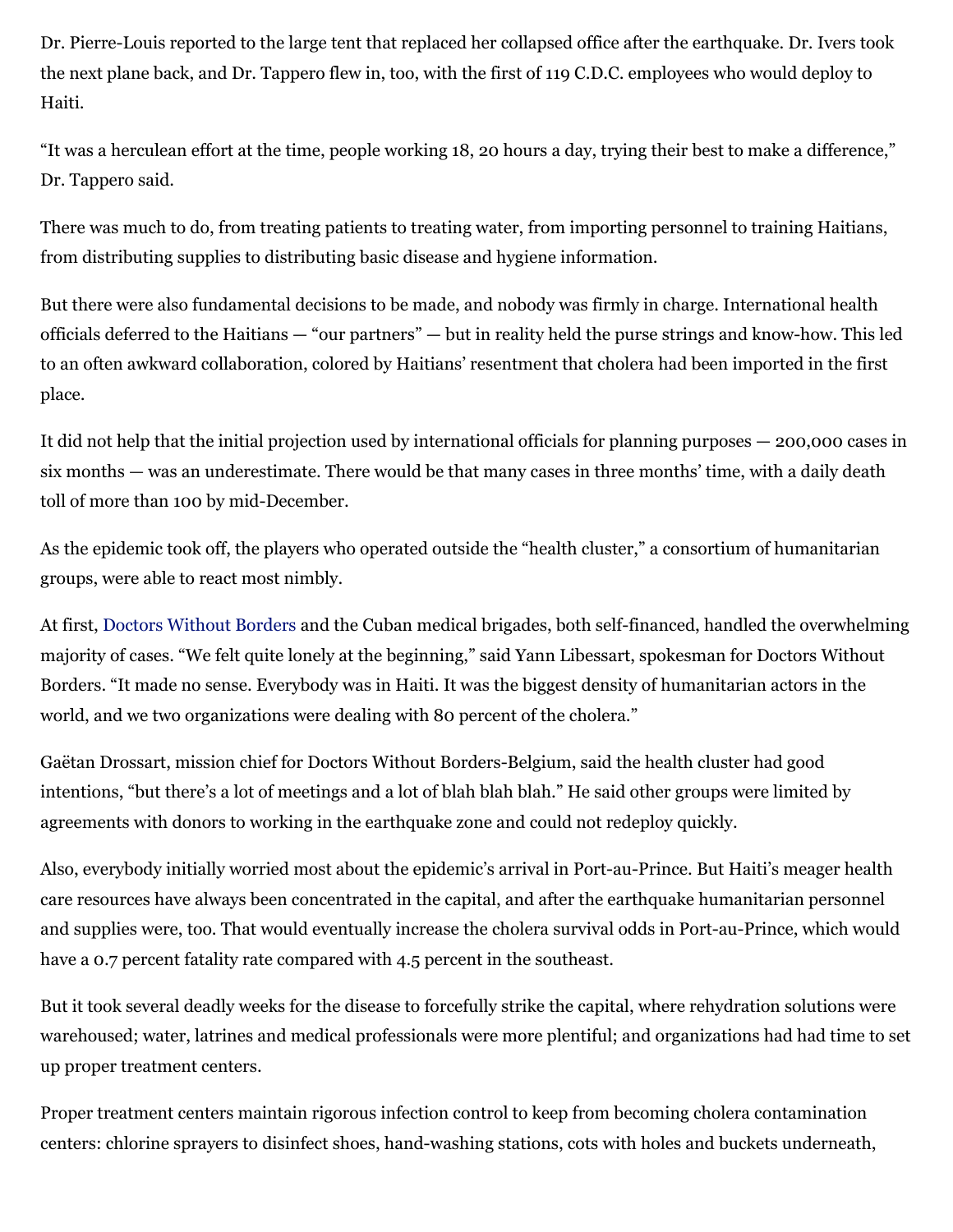disposal systems for waste and bodies.

None of this was in place at the start. Doctors Without Borders sent a team to the St. Marc hospital. "It was really, really awful," Mr. Drossart said. "There were an enormous number of cases, it was totally disorganized, the cholera patients were not isolated, and they were not being treated correctly."

Even four months later, that hospital did not have cholera cots; patients defecated in bed or risked a potentially fatal drop in blood pressure by getting up, United Nations investigators found.

"Hospital staff reported walking on feces in cholera units," they added.

Understaffed hospitals sometimes discharged patients too soon, sending them home to their deaths. They deputized relatives as caretakers although many patients arrived so dehydrated that they needed intravenous lines and nurses to watch over them. Pregnant women were a particular challenge.

"Our greatest heartbreak is that while the women survived, we only saved one pregnancy," said Ian Rawson, managing director of Albert Schweitzer Hospital in central Haiti.

### **Truth vs. 'The Blame Game'**

Within a week of the outbreak, officials in Mirebalais were pointing fingers at the United Nations base, and United Nations officials were trying to stifle what they portrayed as rumors. The struggle began between those who thought that determining the epidemic's origin was important and those who lamented "the blame game."

At first, the United Nations said the base's handling of its waste met international standards — that it used sealed septic tanks, which were regularly emptied by a Haitian contractor, with the waste buried in a proper landfill.

But on Oct. 27, Al Jazeera filmed peacekeepers with shovels "working furiously to contain what looks like a sewage spill." Latrines appeared to be emptying black liquid directly into the river, a reporter said, and the air smelled foul with excrement.

That same day, The Associated Press observed an overflowing septic tank at the base and discovered the landfill to be open pits in a residential area uphill from the community's bathing stream.

Even four months later, the United Nations' own experts, examining the base's supposedly improved sanitation, discovered haphazard piping with "significant potential for cross-contamination" between toilets and showers.

They also noted the "potential for feces to enter and flow from the drainage canal running through the camp directly" into the tributary. Contaminants would have been distributed throughout the river delta in two or three days — a timeline consistent with epidemiological evidence tracing the cholera trail, the experts said.

Before long, hundreds of Haitians were marching on the base, with demonstrations spreading to Port-au-Prince and riots developing in Cap Haitien.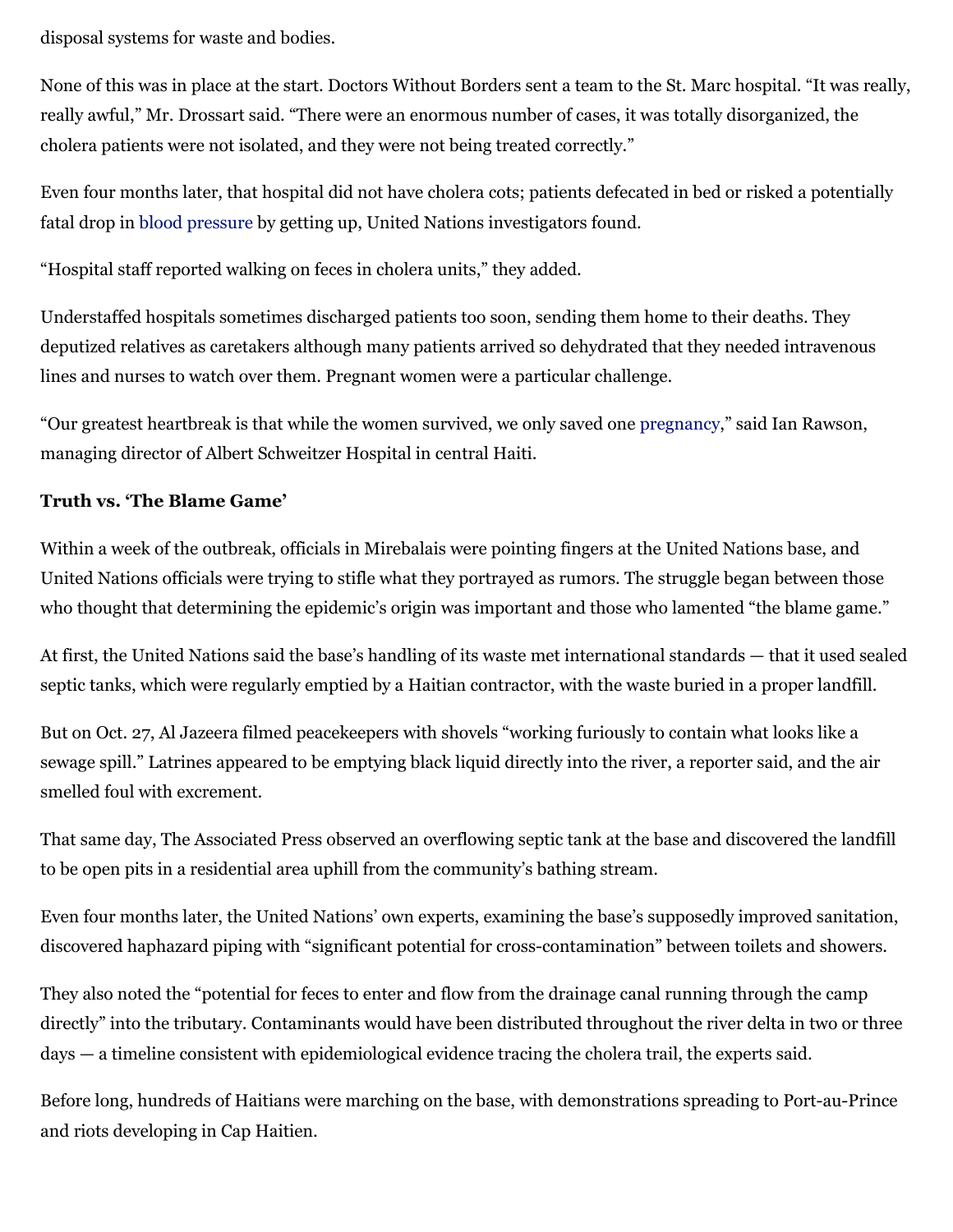Edmond Mulet, then head of the United Nations stabilization mission, complained that it was "really unfair to accuse the U.N. for bringing cholera into Haiti." United Nations officials believed that agitators were taking advantage of the issue to sow unrest before November elections. But many Haitians were genuinely incensed and fearful. Some wanted an explanation, others a scapegoat. Voodoo priests were being lynched for their supposed role in bringing the curse of cholera on Haiti, the government said.

In early November, the C.D.C. said that Haitian cholera samples matched strains commonly found in South Asia.

Dr. Piarroux, an infectious diseases specialist and parasitologist from Marseilles, arrived to lead a three-week French-Haitian investigation. He and his colleagues built a database of cases, identified geographic clusters and mapped the epidemic's movement.

His conclusion: the only explanation for an outbreak of South Asian-style cholera in a rural area of Haiti home to a Nepalese Army base with a faulty sanitation system had to be infected soldiers on the base itself.

In early December, Dr. Piarroux's mission report was posted on the Web site of the newspaper Le Monde. Eventually his findings would be peer-reviewed and published in the C.D.C.'s Emerging Infectious Diseases journal.

But at that point, he said, he was considered "a renegade and a mythomaniac." A leading medical journal, The Lancet, rejected his study after publishing an editorial that said, "Although interest in how the outbreak originated may be a matter of scientific curiosity for the future, apportioning blame for the outbreak now is neither fair to people working to improve a dire situation, nor helpful in combating the disease."

Nonetheless, Ban Ki-moon, the United Nations secretary general, announced an independent panel "to get to the bottom of this and find answers the people of Haiti deserve."

#### **Money and Lives**

From the start, financial concerns colored the response to the epidemic, which had killed more than 3,600 Haitians by the first anniversary of the earthquake. It was partly a question of getting money flowing. Some donors hesitated, given the plodding pace of the earthquake reconstruction; others had to wait for a new budgetary year. Some institutions had time-consuming grant or contracting processes.

It was also a question of philosophy.

Some health officials wanted to use the least expensive prevention and treatment strategies and to marshal resources for the long battle ahead.

Others wanted to employ every available weapon at once, from free drinking water and antibiotics to aggressive case-tracking, mass vaccination, and water and sewer system building.

If that meant spending more upfront, so be it, they said. A year after the earthquake, many organizations were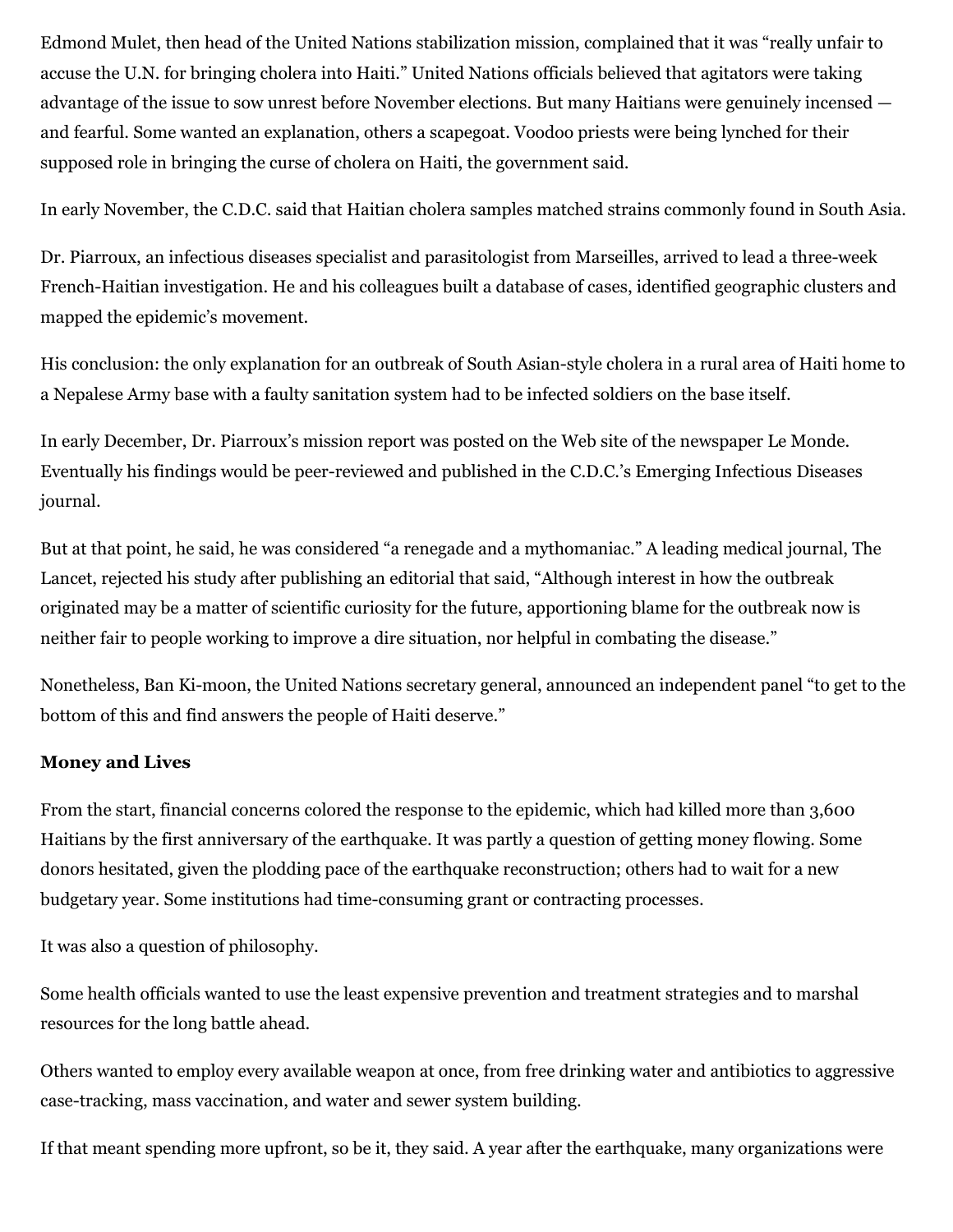sitting on donations that remained unspent. The American Red Cross, for one, still had nearly half of the \$479 million it had raised; it would ultimately dedicate \$18 million directly to cholera prevention and treatment. Doctors Without Borders would spend \$45 million.

Dr. Farmer of Partners in Health, who calls himself "a maximalist," said he wanted "health equity" — for the developed world to respond to cholera in Haiti as it would at home.

His organization initially requested potable water be trucked into the Haitian heartland so that a traumatized population would not have to filter and treat its water. Purification tablets were delivered instead because it was considered cheaper and simpler, he said.

"There was a fetishization of the simple," Dr. Farmer said. "But there's nothing simple about the introduction of a new pathogen or stopping its spread in a water-insecure place. There's nothing cheap about it, either."

Dr. Farmer said he kept thinking about the many water stations at the New York City Marathon: "That's for a sport, for heaven's sake. You're telling me the giant humanitarian aid machine can't do that in an epidemic?"

Mark Henderson, a Unicef official, said water trucking was done inside the town of St. Marc. "I don't know if it would have been logistically possible to send a water truck to every village in the Artibonite," he said. "And I'm not sure it would have yielded better results than getting water, which is available locally, and applying chlorine."

There was also a reluctance to use antibiotics, which can reduce diarrhea, spare suffering and potentially limit the disease's spread.

The Cubans alone, who claimed in a report that without their help "another 1,000 Haitians would have died at Haitian Health Ministry institutions," dispensed antibiotics to all cholera patients and preventively to their relatives.

World health authorities, concerned with cost and drug resistance, initially said antibiotics should be reserved for severe cases. Nearly three months later, the C.D.C. recommended antibiotics for moderate cases, too.

The fiercest disagreement was over vaccination. Again, citing cost as well as limited supplies and logistical challenges, world health officials initially did not endorse it. Some worried aloud that Haitians could get a false sense of security and become lax about hygiene.

Also, one of the two oral vaccines available — Shanchol, the cheaper one — was still under review by the World Health Organization.

But proponents argued that vaccines could save lives and buy time until long-range solutions like water and waste systems were put in place. They called for fast-tracking approval for Shanchol and increasing vaccine production by offering manufacturers purchase commitments. In mid-December, after a C.D.C. analysis indicated that using the available vaccine doses could reduce the caseload by 22,000, the Pan American Health Organization agreed a pilot vaccination project would be useful.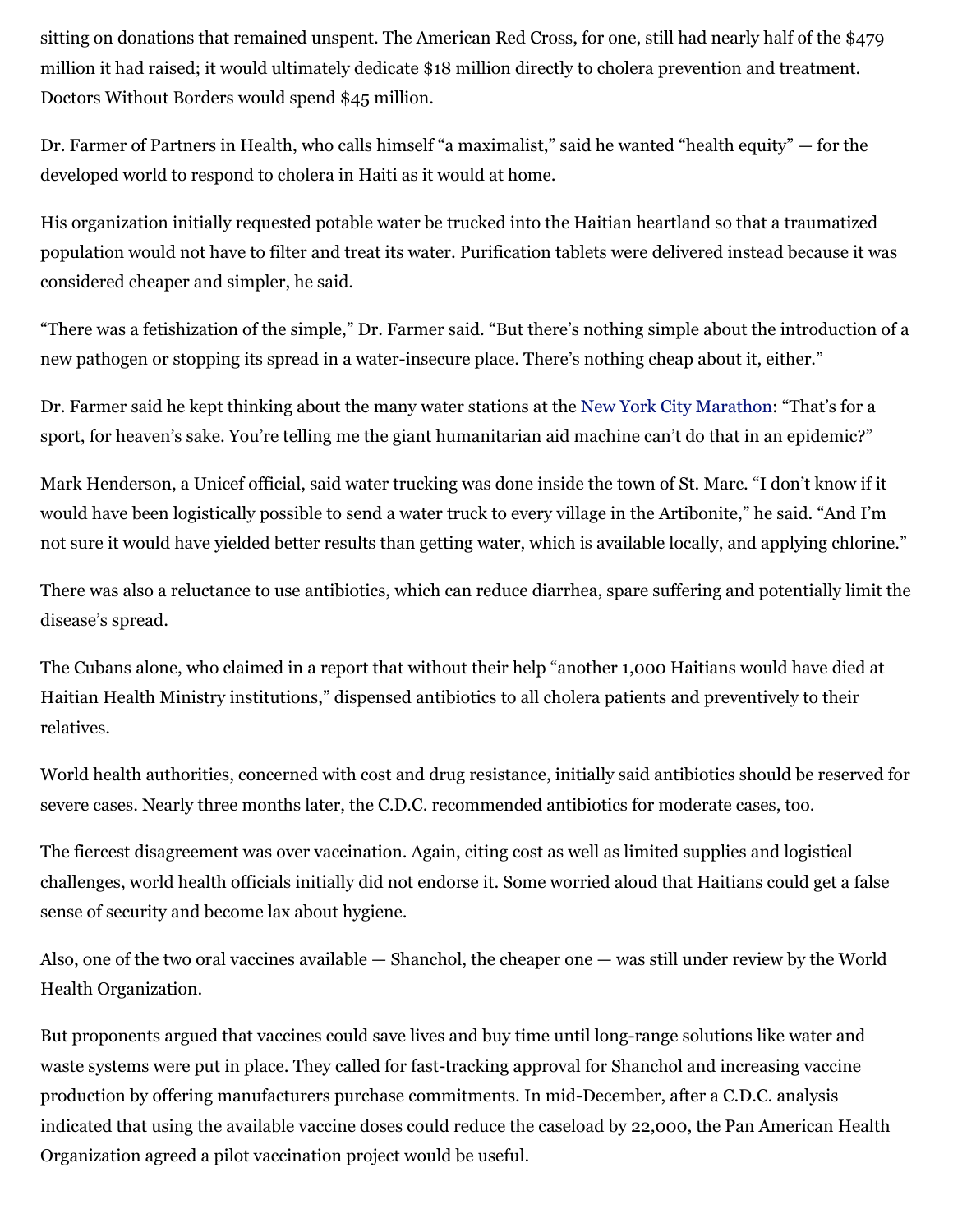Influenced by arguments against vaccination, though, the Haitian government said no. Choosing a small group to be immunized would inflame tensions, it said; at least 500,000 needed to be vaccinated, said Jean Ronald Cadet, Haiti's vaccination chief. "They brought us cholera, they have to take responsibility for taking care of it," he said.

# **Delay and Disbelief**

In February 2011, nearly four months after the outbreak, the United Nations' independent experts arrived in Haiti.

The secretary general's office wanted them to move quickly but not too quickly; it did not want the findings released until the Nepalese contingent had concluded its six-month rotation, Ms. Lantagne said.

When the experts revealed their findings in May, the secretary general's staff members were surprised, Ms. Lantagne said. Early theories had proposed environmental and climatological explanations for the outbreak. "I believe they fully expected our results to be that there was no possibility cholera was imported into Haiti," she said.

Instead, the panel said not only that the cholera had come from South Asia but that it originated in the tributary behind the Nepalese base.

Yet the United Nations experts noted that "the introduction of this cholera strain as a result of environmental contamination with feces could not have been the source of such an outbreak without simultaneous water and sanitation and health care system deficiencies."

And they diplomatically concluded that the epidemic was "not the fault of, or deliberate action of, a group or individual."

The panel had examined the Nepalese base's infirmary logs and found no reports of severe diarrhea in September or October of 2010. Many took that to mean that the soldiers were probably unwitting, asymptomatic carriers of cholera. But Dr. Piarroux did not think that asymptomatic carriers would have shed enough bacteria to have caused such a sudden, marked contamination of the river. He believed that many soldiers must have had diarrhea — even if it was only mild or moderate diarrhea that, being military men, they did not report to the infirmary.

Testing the soldiers would have been the only way to learn the truth, Dr. Piarroux said. But Haitian health officials were not permitted onto the base to examine the soldiers.

After the United Nations panel dispersed, Danish and American scientists collaborated to scrutinize the Haiti-Nepal connection using the most comprehensive type of bacterial genetic analysis — whole-genome sequence typing.

Dr. Rene S. Hendriksen of Denmark persuaded the Nepalese to provide samples from their outbreak. Dr. Keim's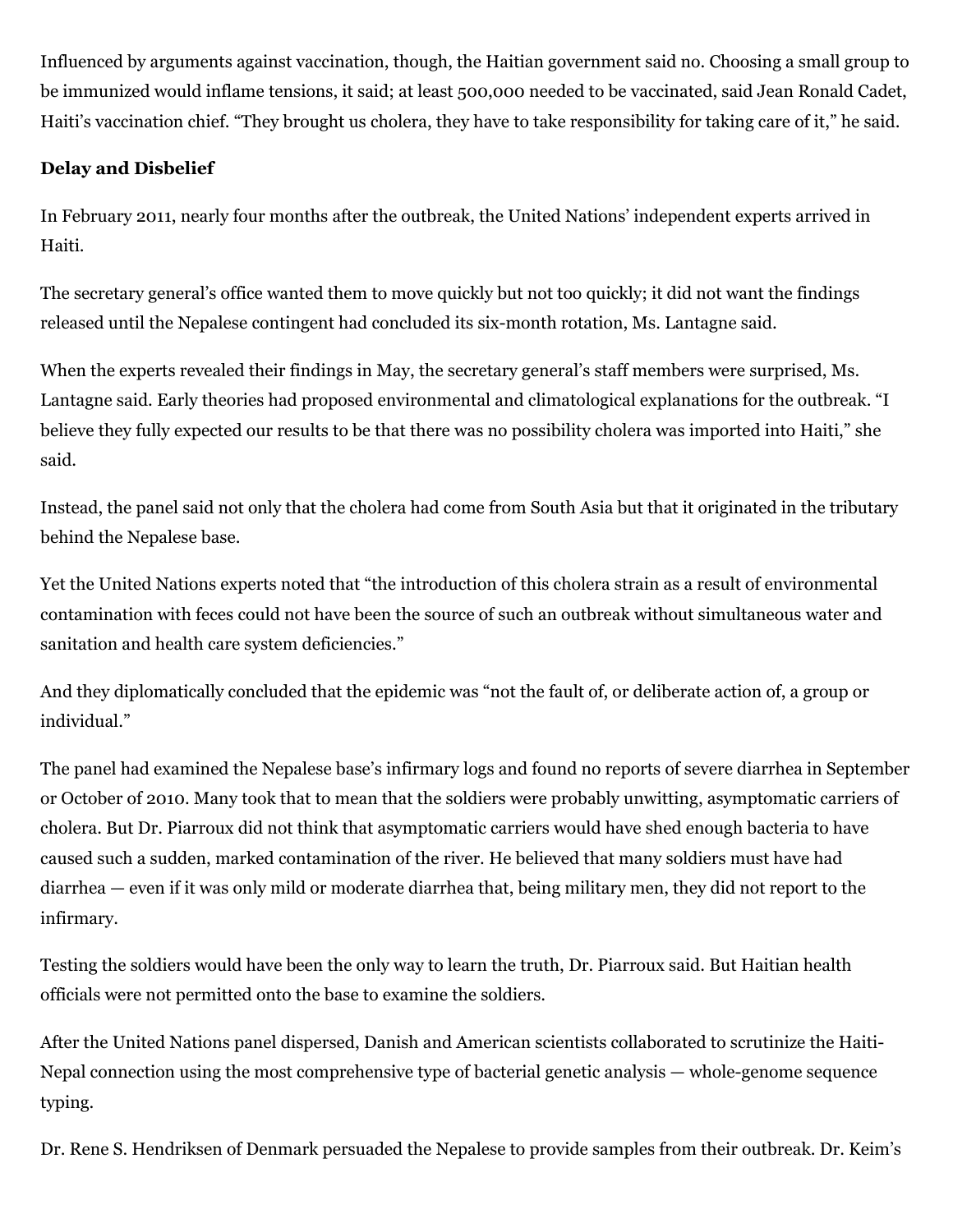Translational Genomics Research Institute in Arizona sequenced the DNA, comparing it with Haitian samples already sequenced by the C.D.C.

The Haitian and Nepalese strains were virtually identical — a conclusion the Nepalese were reluctant to accept. "They were trying to fish around for whether our analysis was properly conducted," Dr. Hendriksen said. "But finally they gave up simply because our data was valid. We agreed we would balance the paper and not get into the blame game."

Citing this study and other evidence, a legal claim was submitted to the United Nations in November on behalf of Haiti's cholera victims.

Anticipating compensation, thousands flooded treatment centers seeking medical certificates attesting to their cholera. Doctors Without Borders set up a special unit to process the requests, and has asked the United Nations to clarify whether a legal proceeding is even moving forward.

The victims' lawyers have asked the United Nations to establish a commission to hear the claim. Mr. Banbury of the United Nations said the claim is "under serious review by the legal affairs department."

"The U.N.'s choice is simple," the lawyers wrote in a legal article. "It can rise to the occasion and demonstrate that the rule of law protects the rights of poor Haitians against one of the world's most powerful institutions, or it can shrink from the challenge and demonstrate that once again in Haiti, 'might makes right.' "

## **A Breather, and Then Disaster**

It is tempting now, when reported cholera cases are at a low, for Haitians to relax their guard and for health officials to take a breather.

"We are no longer 24/7 cholera," Dr. Pierre-Louis said. The same thing happened last year. Then the rains hit, and Port-au-Prince, like other places, experienced more cases — 24,000 — during a 42-day period than at the epidemic's start. It was a scramble to deal with the surge; many grants had expired, emergency workers had gone home, and treatment centers were closed.

"We had supplies and structures prepositioned, but it wasn't simple," said Mr. Drossart of Doctors Without Borders. "We couldn't keep mobilizing staff for Haiti. There are other things going on in the world."

Dr. Vertefeuille of the C.D.C. said a key focus now was making the response sustainable without a large international presence. But the government health system, weak and underfinanced, will be hard-pressed to assume greater responsibility.

Dr. Vertefeuille also said cholera was likely to persist in Haiti absent the development of water and sanitation systems, the cost of which has been estimated at \$800 million to \$1.1 billion.

A singular achievement was the opening of Haiti's first wastewater treatment site last fall. But humanitarian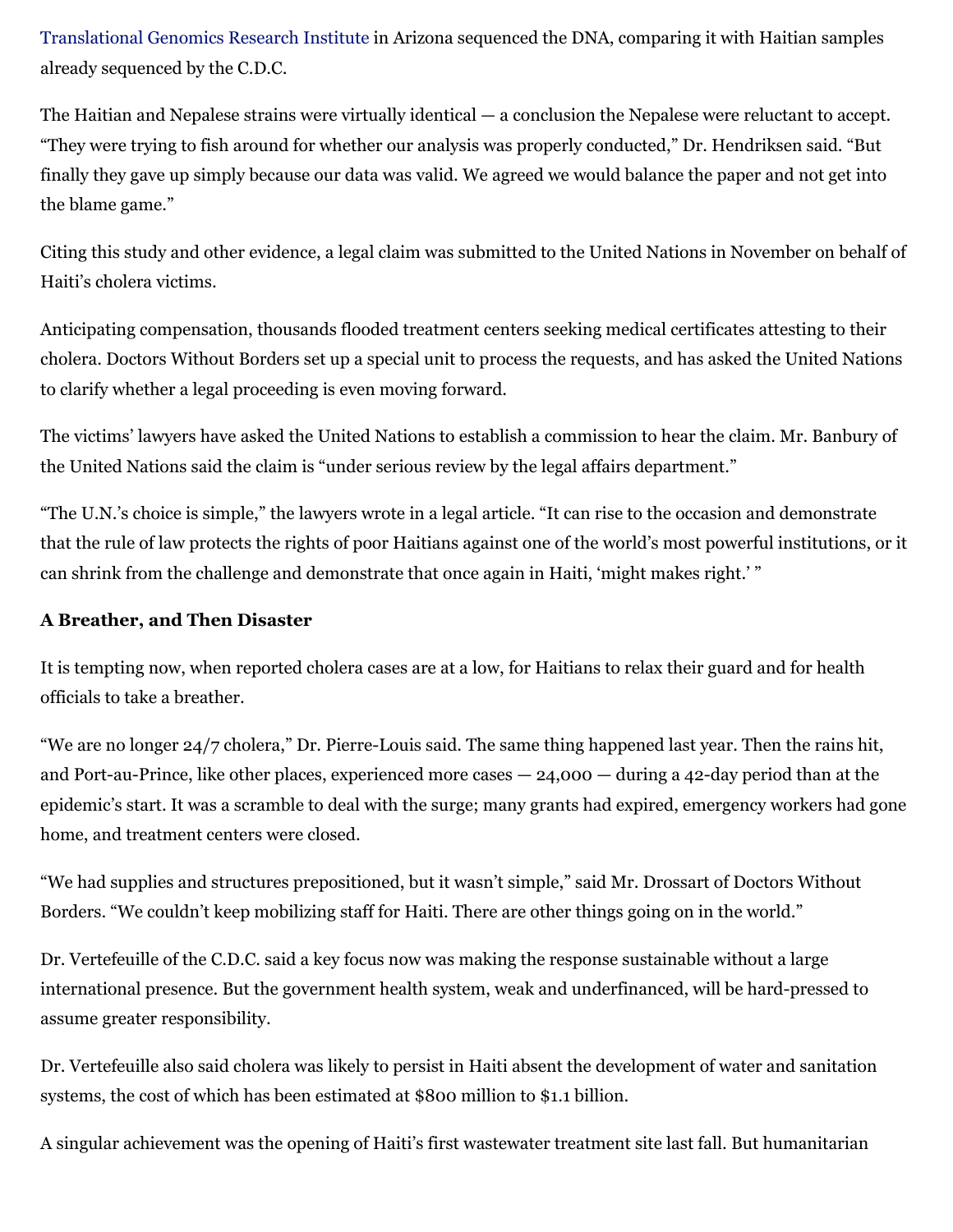groups fret that short-term water and sanitation solutions are not being pursued aggressively, and that tent camps have lost the free water and, in some cases, the latrine services that gave them a buffer against cholera.

Many also express keen frustration that the dry season is not being used for aggressive case tracking — chasing the disease into pockets where it flares, investigating and chlorinating the water source, and mobilizing the community.

"You can't wait with your arms crossed until the rain falls again," Dr. Piarroux said. "You have to go after these areas like firemen trying to extinguish every last burning ember of a forest fire."

Those who now find the official response sluggish — "daily" epidemic surveillance is posted after a delay of weeks — point to what happened recently in Pestel in southwest Haiti.

On Dec. 10, a severely dehydrated man showed up at the cholera treatment unit. The man was too far gone to be resuscitated, said Dr. Seneque Philippe, the physician in charge.

Dr. Philippe's cholera unit had been inactive because the government had not paid the staff's salaries. He was not ready for another outbreak.

Within two weeks, however, Dr. Philippe believed that he was in the midst of one. People were dying during the long journey down from the rugged mountains to his coastal hospital.

He said that he alerted Health Ministry officials on Dec. 24, and that they were unresponsive. So he contacted an American missionary who had been working in Pestel for decades. She, in turn, tapped into an Internet network of health professionals involved in Haiti and gathered volunteers, supplies and money to pay Dr. Philippe's nurses.

They arrived Jan. 10 to find the cholera treatment unit overflowing. Most patients were coming from the mountains, so the volunteers, bolstered by other recruits, set up remote treatment tents. They also conducted a door-to-door census in the villages. Including treatment records, too, they calculated 278 suspected cholera cases and 62 deaths in December and January, with most deaths occurring before the ad-hoc group of foreigners arrived.

In Port-au-Prince, Dr. Pierre-Louis of the Health Ministry maintained that the reported outbreak in Pestel had been a "false alarm," with only 65 cases and three deaths. She said that "the local doctor" had rebutted the larger numbers.

But Dr. Philippe, the local doctor, while saying he is "personally aware of only about 15 deaths," said he knew of 300 cases — a significant outbreak.

"I felt abandoned to handle the problem myself," he said.

Farther north, one effort to use the dry season to establish a bulwark against the disease was running into other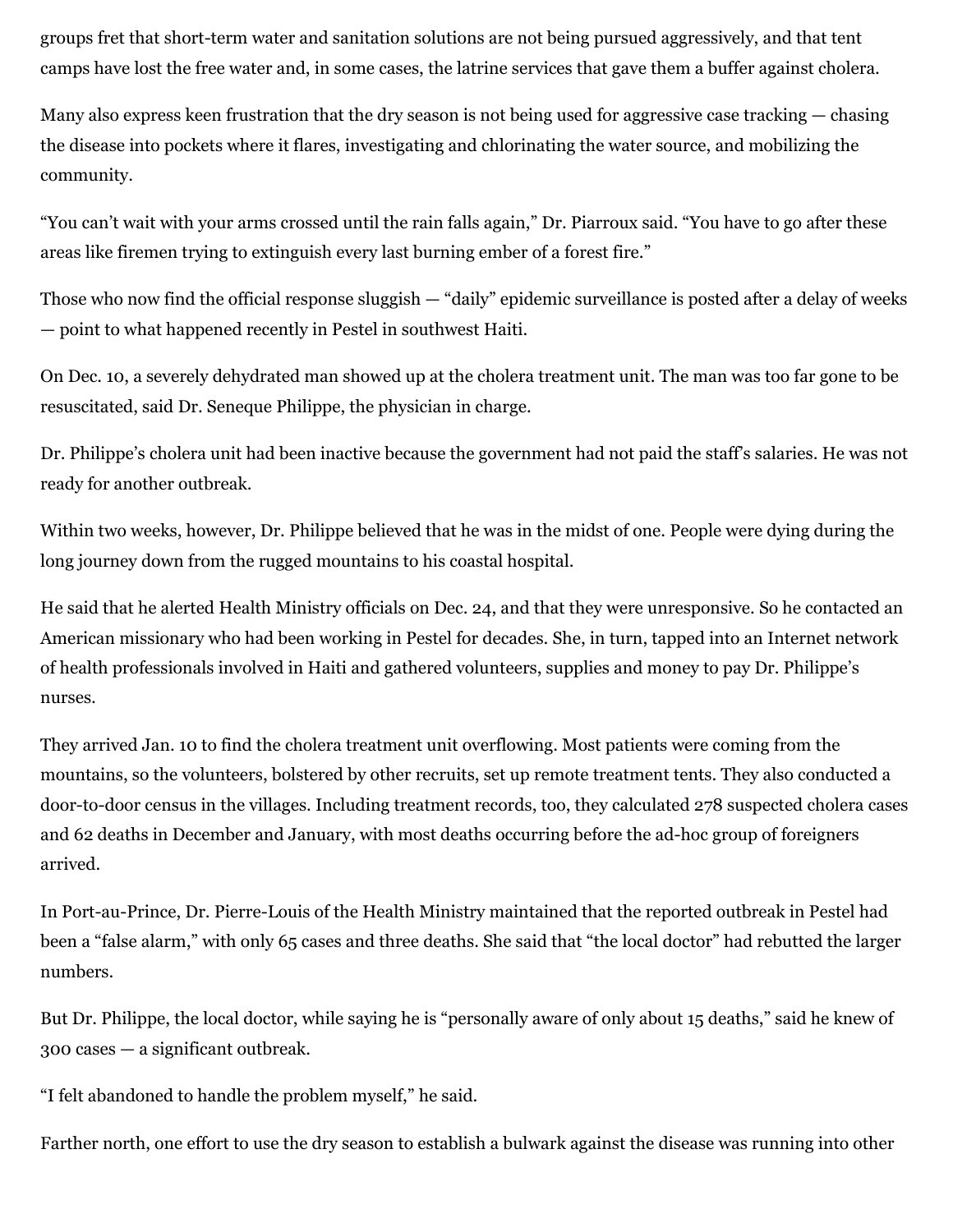problems.

Late last fall, the new government of President Michel Martelly had authorized a vaccination campaign. It was to start small, immunizing 50,000 residents of a Port-au-Prince slum and 50,000 rural residents in the St. Marc area.

The organizers, wishing they could have begun a year earlier and more broadly, were nonetheless relieved to have secured the new administration's cooperation; it helped that Shanchol, the cheaper vaccine at \$1.85 a dose, had been approved.

The organizers — Partners in Health and the Haitian group Gheskio — were also pleased to be starting well before the rains; the vaccine, considered nearly 70 percent effective, is administered in two doses two weeks apart and takes another week to take effect.

In February, Djencia Augustin, 25, a petite, vivacious law student, was racing from mud hut to mud hut in the rice fields of Bocozel to register residents. She wore a T-shirt with a wordy slogan — "We are fighting cholera with Shanchol vaccine without forgetting the other principals of hygiene" — and, in the shade of breadfruit trees, gathered barefoot villagers in threadbare clothing around her as she recorded their information on a computer tablet.

"Some people think cholera is not in our country anymore," Ms. Augustin told them. "That's not true. Cholera will come to visit when the rains arrive, so you need to be prepared."

Bocozel seemed eager. Chavan Dorcelus, 58, said: "It's a real bonus for us. Plus it's free, and it can't hurt."

Told that pregnant women were ineligible, Fada Joseph, 24, patted her belly. "That's not really fair. I'm very scared of cholera," she said. "And if I got an abortion, would that help?"

But in mid-March, radio reports characterized the project as an experiment on Haitian guinea pigs. With \$370,000 of vaccine sitting in coolers, a government bioethics committee took up the issue. The campaign appeared in peril. Dr. Farmer said last Thursday, however, that the Haitian health minister had just promised him that she would resolve the issue in the coming week.

#### **'Would Have Burned It Down'**

In Meille, the walled gate at the United Nations base is freshly painted now with the insignia of Uruguayan peacekeepers. The Nepalese are gone.

The mission itself is reducing its forces nationwide. Nepal's troop strength is being cut by two-thirds, more than any other country's. United Nations officials said that this was unrelated to tensions over cholera.

But people here think otherwise: "If they hadn't left, we would have burned it down," Deputy Mayor Moise said of the base.